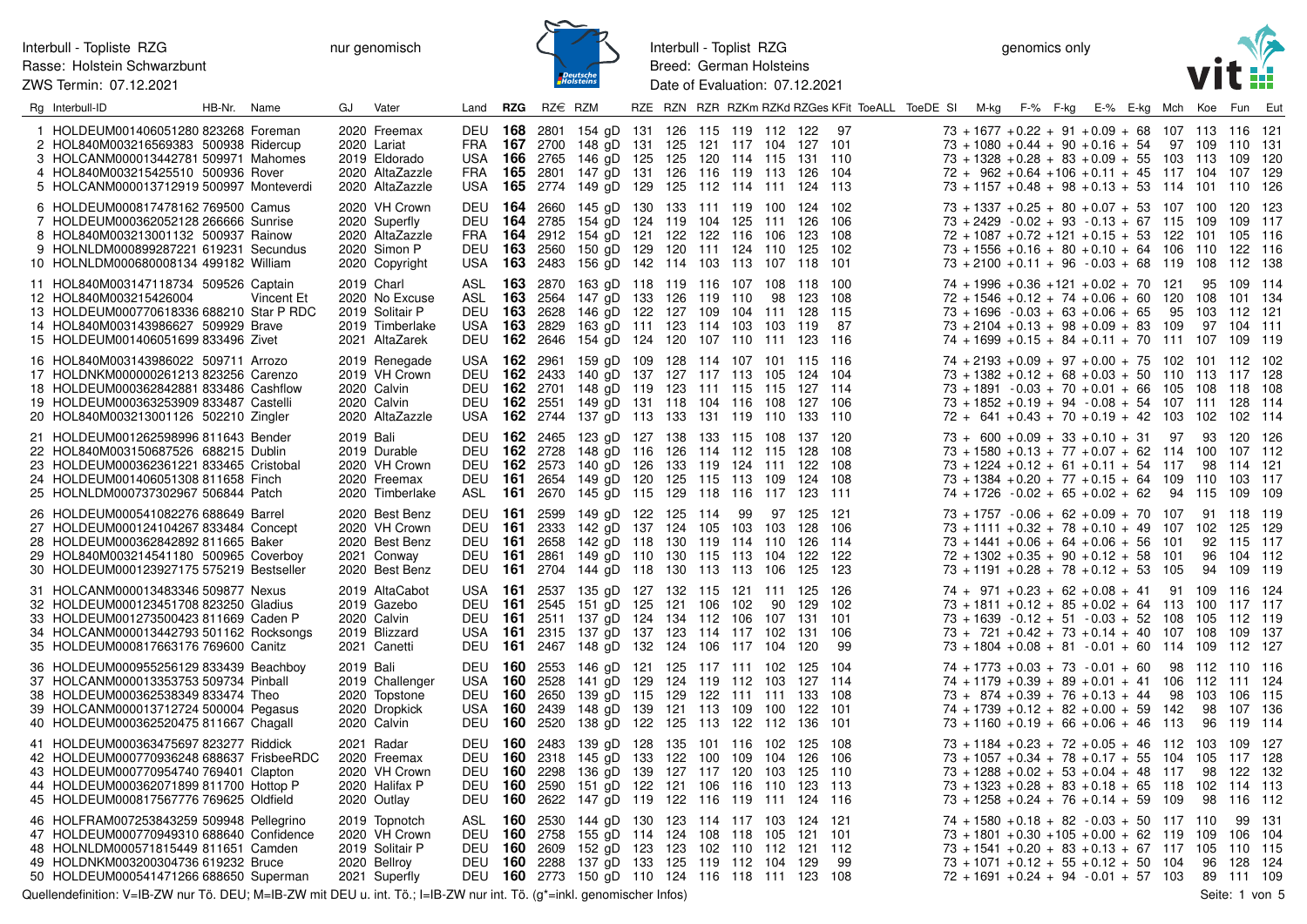ZWS Termin: 07.12.2021



Interbull - Toplist RZG Breed: German Holsteins Date of Evaluation: 07.12.2021

genomics only



| Rg Interbull-ID                                                                                                                                                                                                   | HB-Nr. Name |                   | GJ                     | Vater                                                                                |                                                                                  |            | Land <b>RZG</b> RZ $\in$ RZM         |                                                                                                                                                                                            |  |    |             |                                   |                         | RZE RZN RZR RZKm RZKd RZGes KFit ToeALL ToeDE SI M-kg F-% F-kg E-% E-kg Mch Koe Fun Eut |                                                                                                                                                                                                                                                       |  |  |                 |                                               |                                 |
|-------------------------------------------------------------------------------------------------------------------------------------------------------------------------------------------------------------------|-------------|-------------------|------------------------|--------------------------------------------------------------------------------------|----------------------------------------------------------------------------------|------------|--------------------------------------|--------------------------------------------------------------------------------------------------------------------------------------------------------------------------------------------|--|----|-------------|-----------------------------------|-------------------------|-----------------------------------------------------------------------------------------|-------------------------------------------------------------------------------------------------------------------------------------------------------------------------------------------------------------------------------------------------------|--|--|-----------------|-----------------------------------------------|---------------------------------|
| 51 HOLDEUM000362684641 833485 Shipper<br>52 HOLDEUM000541052060 833480 Sono P RDC<br>53 HOLDEUM000817478155 769302 Combino<br>54 HOL840M003200824445 509497 AltaZazzle<br>55 HOLDEUM000363384492 575218 Statement |             |                   |                        | 2020 Shimmer<br>2020 Solitair P<br>2020 VH Crown<br>2018 Marius<br>2020 Superfly     | <b>DEU 160</b><br>DEU 160 2425<br>DEU 160 2375<br>ASL<br><b>DEU 160</b>          | 160        | 2382<br>2561                         | 138 gD 136 128 115 116 104 123 102<br>140 gD 124 131 112 104 107 127 110<br>141 gD 132 126 113 119 104 125 101<br>2667 151 gD 121 122 108 117<br>133 gD 117 137 113 118 103                |  |    |             | 98 123 114<br>135                 | 102                     |                                                                                         | $73 + 1733 - 0.02 + 65 - 0.11 + 47$ 108 112 122<br>$73 + 1530 - 0.17 + 41 + 0.09 + 62$ 100 103 120<br>73 + 1252 + 0.17 + 68 + 0.08 + 51 116 105 115 125<br>$74 + 716 + 0.75 + 108 + 0.26 + 52$ 115 102<br>$73 + 821 + 0.30 + 64 + 0.07 + 36$ 101      |  |  | 90              | -105<br>119                                   | - 125<br>116<br>- 119<br>- 113  |
| 56 HOLDEUM000362071926 833479 Bellini<br>57 HOLDEUM000362322891 811657 Fellani<br>58 HOLNLDM000690845680 159002 Golf<br>59 HOLFRAM008548002485 502649 Pump<br>60 HOLDEUM001306102211 811653 Bayard                |             |                   |                        | 2020 Bellroy<br>2020 Freemax<br>2019 Garido<br>2019 Aristocrat<br>2020 Bjorn         | <b>DEU 160</b><br>DEU<br>FRA<br><b>DEU 159</b>                                   | 160        | DEU 160 2449<br><b>160</b> 2143      | 135 gD 117 129 123 115 110 135<br>2437 154 gD 125 116 105 120 103<br>146 gD 145 114 108 118<br>2671 155 gD 115 121 103 126<br>2521 143 gD 119 127 114 114 112 125 110                      |  |    | -108<br>103 | -121<br>-121<br>122 111           | 99<br>96<br>86          |                                                                                         | $73 + 708 + 0.28 + 57 + 0.19 + 44$ 97<br>$73 + 1899 + 0.03 + 78 + 0.07 + 73$ 106 116<br>$74 + 894 + 0.49 + 88 + 0.21 + 53$ 108<br>$73 + 1669 + 0.24 + 93 + 0.09 + 67$ 116 114<br>$73 + 1446 + 0.05 + 63 + 0.08 + 58$ 100 112 111 113                  |  |  | 94 118<br>- 115 | 106<br>-128<br>90                             | - 113<br>- 120<br>-131<br>116   |
| 61 HOLDEUM000361629044 266363 Mirco<br>62 HOLDEUM001273562049 823269 Canoso<br>63 HOL840M003224955911<br>64 HOLDEUM001504715429 823276 Akio RDC<br>65 HOL840M003214541108 502239 Tigerman                         |             | Lavezzi Et        | 2019 Mick<br>2020 Taos | 2020 VH Crown<br>2020 AltaZazzle<br>2021 ATop-Red                                    | <b>DEU 159</b><br>DEU<br>ASL<br><b>DEU 159</b><br>DEU 159 2441                   | 159<br>159 | 2322<br>2640<br>2558                 | 140 gD 134 123 116 122 108 122 100<br>145 gD 113 126 114 123 110<br>2714 152 gD 119 122 109 115 106<br>133 gD 122 132 127 116 105<br>144 gD 132 124 119 112 103 118 112                    |  |    |             | 128 107<br>122 110<br>131 104     |                         |                                                                                         | $72 + 1091 + 0.21 + 65 + 0.13 + 51$ 104 114 115<br>$73 + 1627 + 0.10 + 76 + 0.01 + 56$ 110<br>$72 + 858 + 0.70 + 109 + 0.23 + 53$ 118 103 107 113<br>$73 + 921 + 0.30 + 69 + 0.03 + 34$ 111<br>$72 + 1146 + 0.33 + 82 + 0.10 + 50$ 106 112 118        |  |  | 99 109          | 94 111 121                                    | - 127<br>108<br>- 122           |
| 66 HOLDEUM001262598882 811666 Simas<br>67 HOL840M003215425396 501116 Fugleman<br>68 HOLDEUM000124182627 823273 Smaug PP<br>69 HOL840M003215568846<br>70 HOLDEUM000362794521 833445 Clooney                        |             | Zuri              |                        | 2020 Superfly<br>2020 AltaZazzle<br>2020 Simon P<br>2020 AltaZazzle<br>2020 VH Crown | DEU 159 2443<br>ASL 159<br>DEU 159 2534<br>ASL <b>159</b><br><b>DEU 159</b>      |            | 2603<br>2606                         | 138 gD 124 130 104 115 105 129 109<br>156 gD 121 122 105 108 103 117 100<br>142 gD 119 130 120 115<br>160 gD 124 113 104 116 107 115 103<br>2631 149 gD 113 121 125 125 114 124            |  |    | 99          | 127                               | 97<br>96                |                                                                                         | $73 + 1436 + 0.03 + 60 + 0.01 + 50$ 98 105 114 120<br>$73 + 1075 + 0.55 + 102 + 0.26 + 65$ 115 103<br>$73 + 2210 - 0.24 + 58 - 0.14 + 58$ 107 117<br>$73 + 1011 + 0.84 + 130 + 0.23 + 60$ 119 108<br>$73 + 1644 + 0.08 + 73 + 0.08 + 65$ 111 105 110  |  |  |                 | 106<br>104<br>104 119                         | - 118<br>112<br>- 105           |
| 71 HOLDEUM000540695931 685598 Hardy<br>72 HOLDEUM000362322917 575203 Moonwalker<br>73 HOLFRAM002931504555<br>74 HOLDEUM000540769194 688639 Fresh<br>75 HOLDEUM000541060267 688219 Leroy                           |             | Santiago          |                        | 2019 Hagar<br>2020 Merryguy<br>2021 Goodlife<br>2020 Freemax<br>2019 Lavonte         | <b>DEU 159</b><br>DEU<br>ASL <b>159</b><br>DEU<br><b>DEU 159</b>                 | 159<br>159 | 2374<br>2543<br>2440<br>2369<br>2405 | 132 gD 122 131 115 110 106 134 111<br>160 gD 122 115 104 112<br>139 gD 129 123 120 117 104 124 114<br>146 gD 133 123 108 106 107 120<br>127 gD 124 133 124 112 107                         |  |    | 99          | 119<br>138                        | 89<br>102<br>106        |                                                                                         | $74 + 251 + 0.60 + 70 + 0.22 + 31$ 78<br>$74 + 2204 + 0.10 + 99 + 0.01 + 76$ 122 104 105<br>$73 + 1654 - 0.02 + 62 - 0.05 + 51$ 104 116 105<br>$73 + 1617 + 0.14 + 79 + 0.01 + 56$ 111<br>$73 + 402 + 0.40 + 56 + 0.14 + 28$ 103                      |  |  | 93 116<br>95    | 97 111 135<br>112                             | 128<br>118<br>126<br>- 124      |
| 76 HOLDEUM000363296918 833489 Cassilas<br>77 HOLDEUM001406051317 833464 Frodo<br>78 HOLNLDM000734970583<br>79 HOL840M003215425410 500989 Legislate<br>80 HOLFRAM004445550944                                      |             | Dolmen<br>Rosario |                        | 2020 Cassiano<br>2020 Freemax<br>2020 Topstone<br>2020 AltaZazzle<br>2020 Ronald     | DEU 159 2508<br><b>DEU 159</b><br>NLD.<br>USA 159<br>ASL <b>159</b>              | 159        | 2337<br>2467                         | 149 gD 121 124 107 114 112 120<br>138 gD 129 126 117 120 112 126<br>151 gD 124 118 103 116 109<br>2600 145 qD 122 125 117 113 110<br>2217 143 gD 139 116 112 110 102 122 109               |  |    |             | -122<br>120                       | 94<br>101<br>108<br>108 |                                                                                         | $73 + 2055 - 0.01 + 80 - 0.07 + 62$ 100 106 119<br>$73 + 1091 + 0.15 + 59 + 0.11 + 49$ 112 113 110 123<br>$73 + 1212 + 0.40 + 92 + 0.17 + 60$ 108 110<br>$73 + 996 + 0.54 + 98 + 0.11 + 46$ 111<br>$73 + 879 + 0.32 + 69 + 0.24 + 56$ 109 103 119 135 |  |  | 98              | -124<br>107                                   | - 111<br>107<br>122             |
| 81 HOL840M003209481407<br>82 HOLDEUM000362572774 833460 Crusader<br>83 HOLDEUM000817762475 769505 Bowie<br>84 HOL840M003200824505 509496 AltaPlinko<br>85 HOLDNKM002468006017                                     |             | Loovoo<br>George  |                        | 2020 Renegade<br>2020 VH Crown<br>2020 Belami<br>2018 Marius<br>2020 Simon P         | ASL <b>158</b><br><b>DEU 158</b><br><b>DEU 158</b><br>ASL<br>ASL <b>158</b> 2435 | 158        | 2496<br>2335<br>2521<br>2792         | 159 gD 127 109 104 114 102 117 105<br>135 gD 133 133 113 111 109<br>149 gD 121 124 105 117 101<br>163 gD 103 118 107 110<br>142 gD 119 122 117 122 106                                     |  |    | 93          | 123<br>122<br>120<br>129          | 99<br>94<br>109<br>103  |                                                                                         | $74 + 1743 + 0.31 + 104 + 0.10 + 71$ 111 113 113<br>$73 + 1396 + 0.04 + 59 - 0.03 + 44$ 118<br>$73 + 1520 + 0.23 + 86 + 0.07 + 60$ 111 103<br>$74 + 1288 + 0.58 + 115 + 0.27 + 73$ 113<br>$73 + 1773 - 0.13 + 54 - 0.01 + 60$ 104 111 106             |  |  | 95 125<br>95    | 106<br>110                                    | 117<br>-124<br>118<br>96<br>115 |
| 86 HOLDEUM000362537676<br>87 HOLCANM000013440358 823259 Aerosmith<br>88 HOL840M003212874372 500921 Holysmokes<br>89 HOL840M003148279820 509636 Revelation<br>90 HOLNLDM000620153335 509681 Pikachu                |             | Theodor           |                        | 2020 Timberlake<br>2019 Aristocrat<br>2020 Highjump<br>2018 Solution<br>2019 Charl   | ASL <b>158</b><br><b>DEU 158</b><br>USA 158 2514<br>USA<br>ASL                   | 158<br>158 | 2338<br>2368<br>2465<br>2522         | 138 gD 127 128 116 101 102 129 103<br>144 gD 131 116 116 115 104 125 117<br>151 gD 123 121 110 114 102 118 103<br>135 gD 120 134 111 123 107 130 109<br>158 gD 122 114 110 111 107 115 102 |  |    |             |                                   |                         |                                                                                         | $74 + 1404 - 0.01 + 54 + 0.03 + 52$ 105 104 105<br>$73 + 1485 + 0.16 + 77 + 0.02 + 53$ 111 110<br>$72 + 1224 + 0.40 + 93 + 0.16 + 59$ 112 107<br>$74 + 1248 + 0.13 + 63 - 0.01 + 42$ 114 104 102<br>$75 + 1851 + 0.29 + 106 + 0.04 + 68$ 110 105      |  |  |                 | 100<br>104<br>114 114                         | - 129<br>- 134<br>120<br>120    |
| 91 HOL840M003212150609 502177 Regulus<br>92 HOLCANM000013638469 500999 Paparazzi<br>93 HOLDEUM000540816136 509959 Music<br>94 HOLDEUM001262563317 833443 Crowntown<br>95 HOLDEUM000361614595 811642 Migel         |             |                   |                        | 2020 AltaZazzle<br>2020 Einstein<br>2019 Pursuit<br>2020 Crownmax<br>2019 Milktime   | USA 158 2708<br>USA<br>ASL<br>DEU<br>DEU 158 2434                                | 158<br>158 | <b>158</b> 2379<br>2291              | 149 gD 111 125 111 118 102 124 117<br>143 gD 126 122 111 108<br>144 gD 134 120 111 118<br>2455 146 gD 119 122 108 115 115<br>139 gD 119 125 115 120                                        |  |    | 100<br>103  | 127<br>98 124<br>126<br>131       | 99<br>91<br>92<br>103   |                                                                                         | $72 + 173 + 1.07 + 114 + 0.38 + 44$ 110 112<br>$73 + 1283 + 0.19 + 71 + 0.10 + 55$ 109<br>$74 + 1619 + 0.13 + 79 - 0.03 + 52$ 115 113 111 126<br>$73 + 1511 + 0.16 + 77 + 0.05 + 57$ 106<br>$74 + 1984 - 0.18 + 57 - 0.13 + 52$ 101 118               |  |  | 111 110<br>99   | 95<br>112<br>107                              | 109<br>120<br>- 115<br>$-111$   |
| 96 HOLDEUM000541150852 158530 Apache<br>97 HOL840M003215425399 500993 Freelancer<br>98 HOLDEUM000363253954 811663 Casim<br>99 HOLDEUM000362572632 833470 Hilton<br>100 HOLDEUM001262556309 823258 Grollus         |             |                   |                        | 2020 Aristocrat<br>2020 AltaZazzle<br>2020 VH Crown<br>2020 Husky<br>2019 Gigabyte   | DEU 158 2492<br><b>USA 158</b><br>DEU                                            | 158        | 2627<br>2325                         | 148 gD 122 120 110 113<br>147 gD 116 127 112 112 106 121 105<br>135 gD 126 127 114 118 106<br>DEU 158 2474 138 gD 118 128 118<br>DEU 158 2364 138 gD 123 127 109 110 103 131 112           |  | 98 |             | 94 125 103<br>- 130<br>97 135 111 | 103                     |                                                                                         | $73 + 1517 + 0.20 + 82 + 0.07 + 60$ 113 114 104 117<br>$72 + 1865 + 0.06 + 80 - 0.04 + 59$ 117<br>$73 + 1188 + 0.09 + 56 + 0.04 + 45$ 106<br>$74 + 690 + 0.46 + 76 + 0.18 + 42$ 113<br>$73 + 1042 + 0.24 + 66 + 0.09 + 46$ 110                        |  |  | 96              | 105<br>96 122 119<br>93 102 122<br>97 111 121 | - 115                           |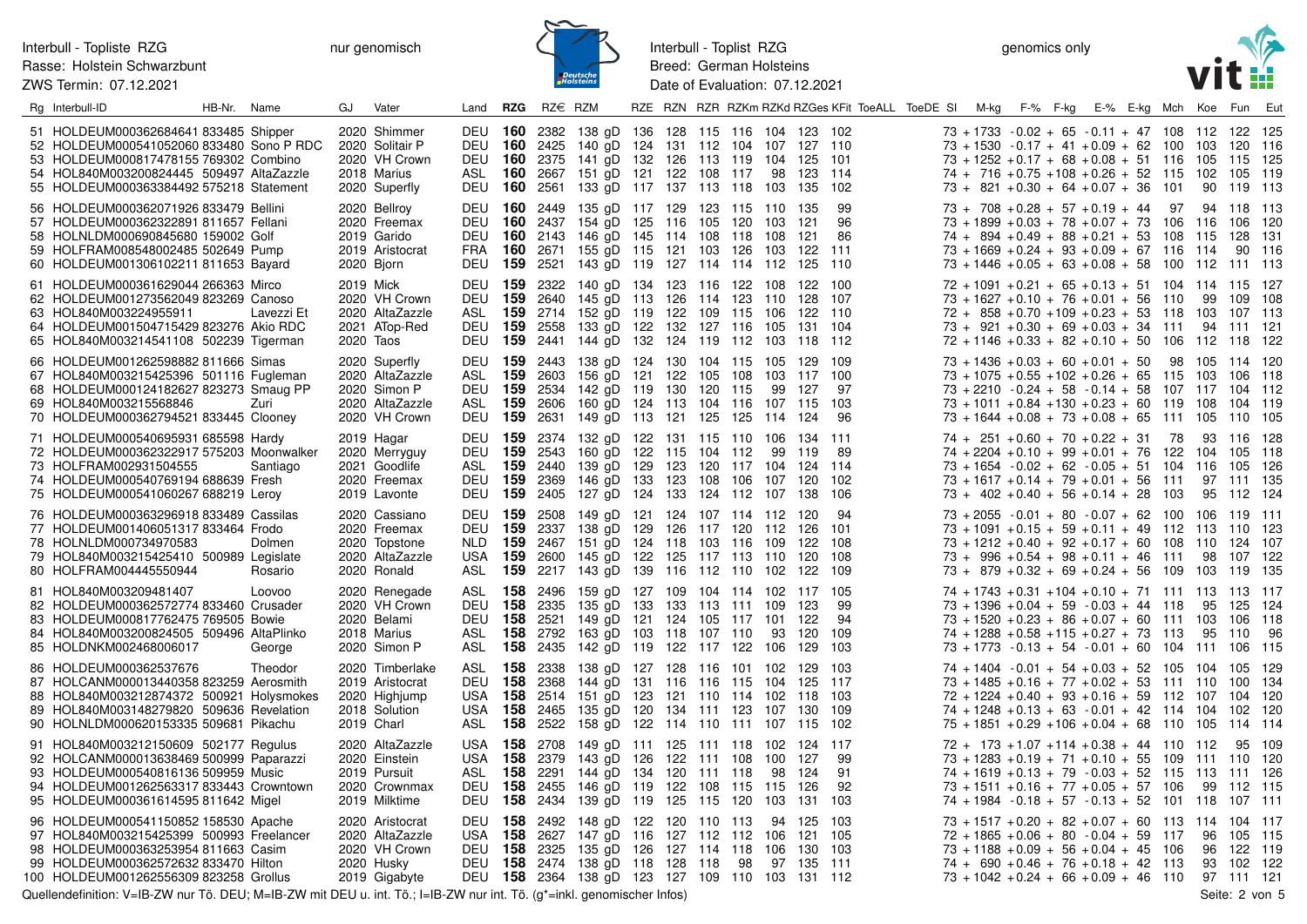ZWS Termin: 07.12.2021



Interbull - Toplist RZG Breed: German Holsteins Date of Evaluation: 07.12.2021

genomics only



| Rg Interbull-ID                                                                                                                                                                                                 | HB-Nr. Name |                  | GJ        | Vater                                                                                | Land                                | RZG                                            | $RZ\in RZM$  |                                                                                                                                                                                                                                           |  |            |        |                     |                                                | RZE RZN RZR RZKm RZKd RZGes KFit ToeALL ToeDE SI M-kg F-% F-kg E-% E-kg Mch Koe Fun Eut |  |                                                                                                                                                                                                                                                                              |  |                |            |                                                   |     |
|-----------------------------------------------------------------------------------------------------------------------------------------------------------------------------------------------------------------|-------------|------------------|-----------|--------------------------------------------------------------------------------------|-------------------------------------|------------------------------------------------|--------------|-------------------------------------------------------------------------------------------------------------------------------------------------------------------------------------------------------------------------------------------|--|------------|--------|---------------------|------------------------------------------------|-----------------------------------------------------------------------------------------|--|------------------------------------------------------------------------------------------------------------------------------------------------------------------------------------------------------------------------------------------------------------------------------|--|----------------|------------|---------------------------------------------------|-----|
| 101 HOLDEUM000362572955 811647 Gorius<br>102 HOL840M003199699500 509790 Diverse<br>103 HOLDEUM000540362468 265895 Calvin<br>104 HOLDEUM000123810193 574199 Frontman<br>105 HOL840M003205149655 509742 Fragrant  |             |                  |           | 2019 Gigabyte<br>2018 Solution<br>2018 Casino<br>2020 Freemax<br>2019 AltaCabot      | DEU<br><b>DEU</b>                   | <b>DEU 158</b>                                 |              | <b>158</b> 2178 129 gD 137 130 116 114 106 129 104<br>USA 158 2455 124 gD 119 142 117 122 110 132 110<br>2484 151 gD 123 120 100 114 114 121 107<br><b>158</b> 2135 129 gD 136 128 117 112 115<br>ASL 158 2526 142 gD 116 124 111 115 113 |  |            |        |                     | 128<br>125                                     | 106<br>120                                                                              |  | $74 + 866 + 0.11 + 45 + 0.08 + 39$ 110 108 120 129<br>$74 + 759 + 0.25 + 57 - 0.03 + 23$ 100 102 113 116<br>$75 + 2013 + 0.02 + 82 - 0.03 + 65$ 114 106 121 109<br>$73 + 906 + 0.03 + 39 + 0.09 + 41$ 102 100<br>$74 + 604 + 0.59 + 85 + 0.24 + 46$                          |  | 95 101 108 116 |            | 127 128                                           |     |
| 106 HOLDEUM000362881835 159021 Campen<br>107 HOLDEUM001404580633 833419 Bassoni<br>108 HOLDEUM000123926900 575204 Hunting<br>109 HOLDEUM000123860667 575201 Megabyte<br>110 HOLFRAM008844319560                 |             | Rohirim          |           | 2020 Calvin<br>2019 Basic<br>2019 Honda<br>2019 Merryguy<br>2020 Yearwood            | DEU<br><b>DEU 158</b><br><b>DEU</b> | 158<br><b>DEU 158</b>                          | 2383<br>2189 | <b>158</b> 2354 149 gD 128 112 106 109 102<br>134 gD 121 134 105 114 110 129<br>153 gD 136 114 101 109<br>2252 147 gD 132 119 100 113<br>FRA 158 2325 133 gD 132 129 114 113 111                                                          |  |            |        | 103<br>103          | 125 113<br>119<br>123<br>126                   | 110<br>88<br>94<br>107                                                                  |  | $73 + 1530 + 0.15 + 77 + 0.11 + 65$ 110 119 113 116<br>$75 + 1529 - 0.06 + 53 - 0.07 + 45$ 100<br>$75 + 1614 + 0.09 + 74 + 0.16 + 74$ 127 104<br>$75 + 2046 - 0.05 + 75 - 0.08 + 60$ 112 100 111 132<br>$73 + 554 + 0.51 + 75 + 0.11 + 31$ 103 103 109 133                   |  |                | 98         | 106 125<br>108 133                                |     |
| 111 HOLDEUM000124091567 575220 Soundmax<br>112 HOLDEUM000123860591 833431 Gigaliner<br>113 HOLBELM000614585753<br>114 HOLDEUM000361913231 833407 Babalou<br>115 HOLDEUM000363376725 266670 Beluga               |             | Jamai            | 2019 Bali | 2020 Soundcloud<br>2019 Gigabyte<br>2020 Crownmax<br>2020 Best Benz                  | DEU<br>NLD.                         | 158<br>- 158<br><b>DEU 157</b>                 |              | 2390 147 gD 132 118 108 111 105<br>DEU 158 2459 149 gD 122 123 108 114 101<br>2292 137 gD 128 128 102 120 116<br>2500 136 gD 114 127 121 107 106<br>DEU 157 2527 142 gD 113 132 121 109 102                                               |  |            |        |                     | 121 110<br>119 109<br>125<br>134<br>122 103    | 104<br>115                                                                              |  | $73 + 1634 + 0.17 + 84 + 0.01 + 57$ 121 112 113 121<br>$73 + 1878 + 0.02 + 76 + 0.00 + 64$ 114 104 114 113<br>$73 + 854 + 0.27 + 62 + 0.15 + 45$ 106<br>$74 + 1255 + 0.16 + 67 - 0.01 + 42$ 91<br>$73 + 1428 + 0.04 + 61 + 0.08 + 58$ 100                                    |  |                |            | 88 124 124<br>95 113 114<br>90 109 115            |     |
| 116 HOLDEUM000123750148<br>117 HOLDEUM000362217817 833468 Codex<br>118 HOLGBRM933100934464 509752 Seabiscuit<br>119 HOLCANM000013353688 509730 Bennie<br>120 HOLDEUM001406440012 833490 Supporter               |             | Rairiz           |           | 2019 Rafting<br>2020 Copyright<br>2019 Outback<br>2019 Timberlake<br>2020 Superfly   | <b>ESP</b><br>ASL                   | DEU 157                                        | ASL 157 2325 | <b>157</b> 2192 140 gD 136 118 107 110 96<br>2381 137 gD 125 129 115 115 108<br>137 gD 121 129 110 111 110<br><b>157</b> 2443 163 gD 125 113 97 111 102<br>DEU 157 2558 151 gD 115 121 112 112 109                                        |  |            |        |                     | 125<br>127<br>132<br>111<br>119                | -115<br>95<br>97<br>95<br>107                                                           |  | $73 + 1021 + 0.30 + 72 + 0.12 + 48$ 98 107 118 133<br>$73 + 1351 + 0.07 + 61 + 0.01 + 47$ 108 103 112 121<br>$74 + 1231 + 0.05 + 54 + 0.07 + 50$ 105<br>$74 + 2482 + 0.00 + 98 - 0.02 + 83$ 118 117 104 116<br>$73 + 1764 + 0.12 + 83 + 0.05 + 66$ 108 105 102 114           |  |                |            | 93 111 122                                        |     |
| 121 HOLDEUM000362476638 100021 Santos P<br>122 HOLDEUM000362323881 811659 Crispin<br>123 HOLDEUM000362792090 499189 Chicago P<br>124 HOL840M003200124386 509641 Rozy<br>125 HOLCANM000013636716                 |             | Rastaball        |           | 2020 Simon P<br>2020 Copyright<br>2020 VH Crown<br>2018 Solution<br>2020 Fastball    | DEU<br>USA<br>ASL                   | <b>DEU 157</b><br>157                          |              | <b>157</b> 2414 143 gD 119 128 109 116 103<br>DEU 157 2198 132 gD 137 125 116 113<br>2582 140 gD 109 131 123 112 112<br>2301 123 gD 126 135 119 120<br><b>157</b> 2458 141 gD 120 122 120 118                                             |  |            |        | - 111<br>106<br>102 | 124<br>127<br>128<br>135<br>125                | 103<br>99<br>94<br>117<br>113                                                           |  | $73 + 1317 + 0.18 + 72 + 0.08 + 54$ 103 104 114 112<br>$73 + 1228 + 0.12 + 62 - 0.06 + 35$ 100<br>$73 + 1437 + 0.14 + 72 - 0.01 + 48$ 108<br>$74 + 414 + 0.37 + 54 + 0.07 + 22$ 101<br>$73 + 970 + 0.35 + 76 + 0.14 + 49$ 101 109                                            |  |                |            | 98 120 136<br>89 109 109<br>95 112 128<br>111 114 |     |
| 126 HOLDEUM000362793836 797640 Dallas Pp<br>127 HOLDEUM000362288567 159014 Fender<br>128 HOLDEUM000540816130 689395 Preco<br>129 HOLPOLM005479270688<br>130 HOL840M003209312109 688630 Eurostar                 |             | Kz Lotan E       |           | 2020 Simon P<br>2020 Freemax<br>2019 Pursuit<br>2020 Lavonte<br>2020 Omaz Fynn       | DEU<br><b>DEU 157</b>               | <b>DEU 157</b><br>157                          |              | ASL 157 2418 148 gD 118 121 106 114 101<br>2353 145 gD 121 120 107 120 114 123<br>2298 141 gD 126 121 116 109<br>POL 157 2311 143 gD 129 126<br>2660 155 gD 109 128 103 110                                                               |  |            | 98 109 | 97<br>102<br>99     | 125 103<br>126<br>125<br>114 109               | 108<br>106<br>93                                                                        |  | $73 + 1941 - 0.07 + 68 - 0.01 + 65$ 103 113 109 111<br>$73 + 1235 + 0.15 + 66 + 0.16 + 60$ 104 108 114 113<br>74 + 884 + 0.36 + 73 + 0.18 + 49 101 118 107 122<br>$73 + 1788 + 0.05 + 76 - 0.09 + 51$ 109 117 110 121<br>$73 + 2090 + 0.12 + 97 - 0.05 + 66$ 104 112 107 100 |  |                |            |                                                   |     |
| 131 HOLDEUM000667412465 619211 Balingo<br>132 HOL840M003209481167 509826 BurningHot<br>133 HOLDEUM000363383565<br>134 HOLDEUM000363475568 266767 Radius<br>135 HOLDEUM000362447911 833482 Benboy                |             | Forex            | 2019 Bali | 2019 Bundle<br>2020 Fastball<br>2020 Radar<br>2020 Benwick                           | DEU<br><b>DEU</b><br><b>ESP</b>     |                                                |              | <b>157</b> 2482 144 gD 115 124 115 108<br><b>157</b> 2348 141 gD 126 124 112 112 107<br><b>157</b> 2490 144 qD 117 124 115 121 106<br>DEU 157 2469 154 gD 122 122 99 109<br>DEU 157 2296 134 gD 122 128 111 108 107                       |  |            |        | 106                 | 127 120<br>123<br>122<br>97 114 113<br>134 102 | 109<br>104                                                                              |  | $74 + 1585 + 0.00 + 62 + 0.06 + 61$ 111 95 121 103<br>$74 + 648 + 0.58 + 86 + 0.19 + 42$ 112 103 115 118<br>$73 + 1855 + 0.00 + 73 - 0.06 + 56$ 107 103 106 115<br>$73 + 1978 + 0.05 + 84 + 0.03 + 71$ 111 108 101<br>$73 + 792 + 0.20 + 53 + 0.16 + 44$ 105 110 118 111     |  |                |            |                                                   | 122 |
| 136 HOLDEUM000956066853 769501 Corelli<br>137 HOLDEUM000817167314 769110 Skylight<br>138 HOLCANM000013615800 688216 Factory<br>139 HOL840M003215425490 501112 Gonzo<br>140 HOLDEUM000541057559 266282 Metro     |             |                  |           | 2020 Copyright<br>2019 Skywalker<br>2019 Hothand<br>2020 AltaZazzle<br>2019 Merryguy | ASL<br><b>DEU 157</b>               | <b>DEU 157</b>                                 |              | DEU 157 2527 148 gD 118 121 113 117 110 118 106<br>2310 134 gD 121 125 128 110 110<br>DEU 157 2425 156 gD 125 115<br><b>157</b> 2437 148 gD 124 119 111 114 106<br>2584 157 gD 115 118 99 115 100                                         |  | 99 114 108 |        |                     | 130 111<br>113 110<br>121 102<br>119           | 102                                                                                     |  | $73 + 1750 + 0.17 + 88 - 0.03 + 56$ 104<br>$75 + 1012 + 0.08 + 49 + 0.11 + 46$ 96<br>$74 + 2108 + 0.05 + 89 + 0.01 + 73$ 119 101 117 115<br>$72 + 863 + 0.63 + 101 + 0.18 + 49$ 118 103 100 126<br>$75 + 1497 + 0.50 + 116 + 0.08 + 60$ 118 109 114 101                      |  |                | 97 109 118 | 93 116 120                                        |     |
| 141 HOLDEUM000362802978 833444 Melbourne<br>142 HOLDEUM000363376817 266770 Sunset<br>143 HOLDEUM000362322990 811644 Barton<br>144 HOLDEUM000667390953 619228 Crusoe<br>145 HOLCANM000013572566 500918 Collector |             |                  |           | 2020 Merryguy<br>2020 Superfly<br>2019 Basic<br>2020 VH Crown<br>2020 AltaPlinko     | DEU<br>NLD.                         | <b>DEU 157</b><br><b>DEU 157</b><br>157<br>157 |              | 2368 146 gD 120 119 110 119 106<br>DEU 157 2330 134 gD 124 129 114 120 108<br>2305 131 gD 125 132 117 115 107<br>2211 140 gD 133 122 107 116<br>2617 148 gD 110 122 113 116                                                               |  |            |        | 99<br>103           | 123 101<br>126<br>130<br>123<br>123            | 101<br>102<br>98<br>-115                                                                |  | $74 + 1692 + 0.02 + 69 + 0.04 + 62$ 106<br>$73 + 732 + 0.40 + 71 + 0.10 + 36$ 103 100 116 121<br>$75 + 871 + 0.22 + 58 + 0.05 + 35$ 111<br>$73 + 1251 + 0.24 + 76 + 0.02 + 45$ 101 108 119 126<br>$73 + 1557 + 0.18 + 82 + 0.06 + 60$ 111                                    |  |                | - 93       | 86 113 123<br>89 109 128<br>102 112               |     |
| 146 HOLDEUM000541318407 688652 Surprise<br>147 HOLDNKM002468005724 509870 Mingus<br>148 HOLDEUM001262553200<br>149 HOLNLDM000619249337<br>150 HOLDEUM000363206549 266660 Sunny P                                |             | Talisman<br>Jack |           | 2020 Superfly<br>2019 Pursuit<br>2020 Simon P<br>2020 Benwick<br>2020 Simon P        | ASL<br><b>ESP</b>                   | 157                                            |              | DEU 157 2449 143 gD 120 128 106 106<br>2403 143 gD 123 128 113 109<br><b>157</b> 2221 135 gD 127 125 108 114<br>POL 156 2398 147 gD 124 116 116 117 107<br>DEU 156 2252 140 gD 125 124 110 113 100 127                                    |  |            |        | 109<br>96<br>98     | 122 107<br>121<br>133<br>124                   | 102<br>106<br>97<br>-99                                                                 |  | $73 + 1322 + 0.30 + 85 + 0.01 + 46$ 104<br>$74 + 925 + 0.43 + 82 + 0.16 + 49$ 114 110 121 107<br>$73 + 1408 - 0.01 + 54 - 0.02 + 46$ 110 106 119 117<br>$73 + 1695 + 0.02 + 69 + 0.05 + 63$ 124 100 109 118<br>$73 + 1248 + 0.11 + 61 + 0.09 + 52$ 104 102 107 127           |  |                |            | 94 112 119                                        |     |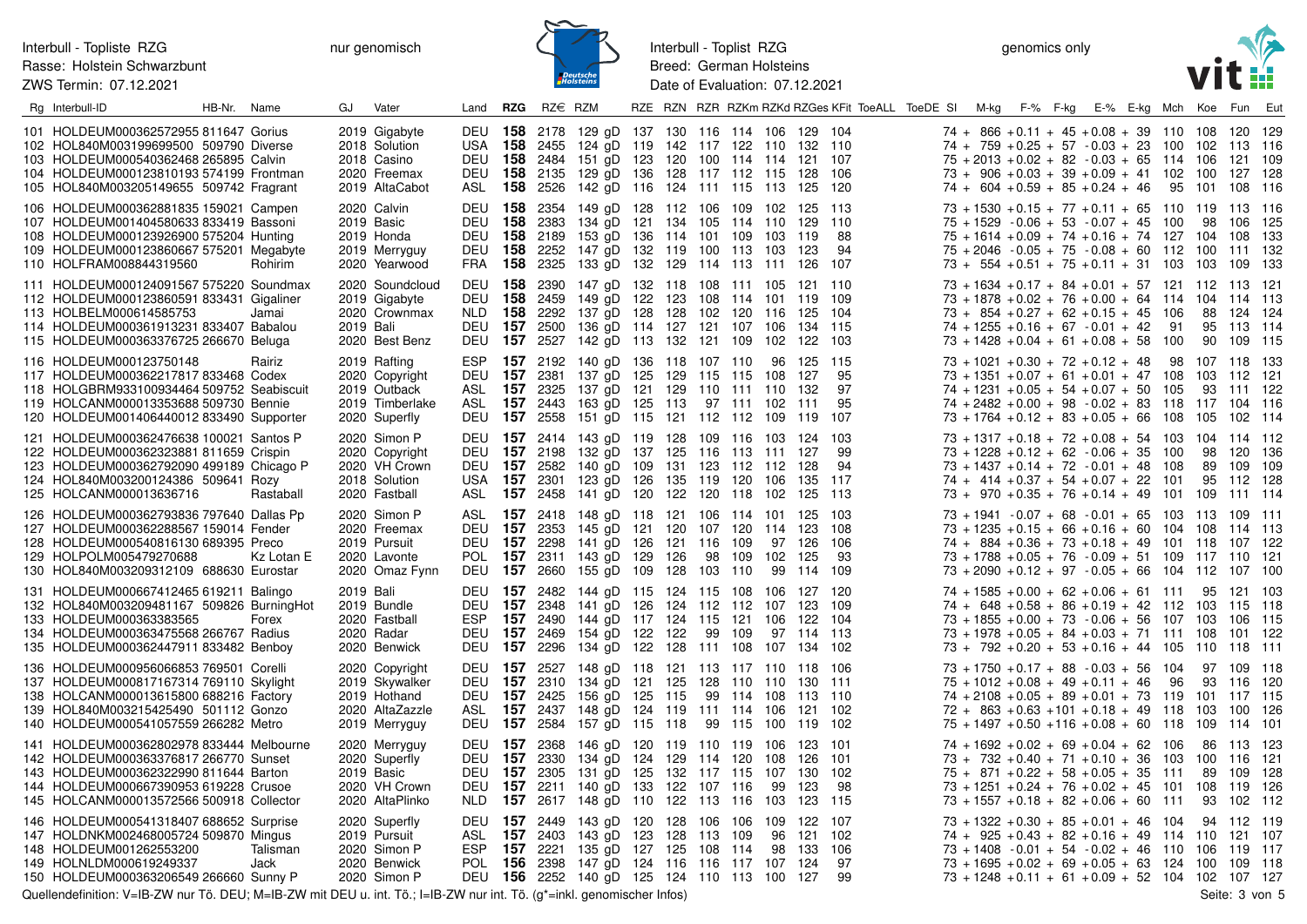ZWS Termin: 07.12.2021

nur genomisch



Interbull - Toplist RZG Breed: German Holsteins Date of Evaluation: 07.12.2021

genomics only



| Rg Interbull-ID                                                                                                                                                                                                      | HB-Nr. Name |                      | GJ        | Vater                                                                            | Land                                                                 | RZG        | $RZ \in RZM$ |                                                                                                                                                                                                                                        |  |    |    |                                         | RZE RZN RZR RZKm RZKd RZGes KFit ToeALL ToeDE SI | M-kg |  | F-% F-kg E-% E-kg Mch Koe Fun Eut                                                                                                                                                                                                                                              |  |                                  |            |  |
|----------------------------------------------------------------------------------------------------------------------------------------------------------------------------------------------------------------------|-------------|----------------------|-----------|----------------------------------------------------------------------------------|----------------------------------------------------------------------|------------|--------------|----------------------------------------------------------------------------------------------------------------------------------------------------------------------------------------------------------------------------------------|--|----|----|-----------------------------------------|--------------------------------------------------|------|--|--------------------------------------------------------------------------------------------------------------------------------------------------------------------------------------------------------------------------------------------------------------------------------|--|----------------------------------|------------|--|
| 151 HOLDEUM000540355393 688214 Domino<br>152 HOLDEUM001262594509 823260 Rajano<br>153 HOLCANM000013269228 509675 Public<br>154 HOLDEUM000123860587 574195 Guitar<br>155 HOLDEUM000362351658 499170 Calvados          |             |                      |           | 2019 Durable<br>2019 Rafting<br>2018 Marius<br>2019 Gigabyte<br>2020 VH Crown    | <b>DEU 156</b><br>DEU<br>DEU                                         | 156        |              | DEU 156 2681 148 gD 108 124 113 107 114 122 122<br>2234 149 gD 132 113 102 109<br>USA 156 2458 155 qD 120 117 107 110 103 115 104<br><b>156</b> 2340 144 gD 127 126 113 116 104 116 104<br>2317 148 gD 128 120 110 117                 |  |    |    | 96 121 106<br>98 118                    | 93                                               |      |  | $73 + 1843 + 0.01 + 73 + 0.01 + 64$ 113 95 106 105<br>$73 + 2080 - 0.02 + 79 - 0.06 + 64$ 106 118 113 124<br>$74 + 1683 + 0.24 + 94 + 0.10 + 68$ 112 103 113 112<br>$73 + 2172 - 0.21 + 61 - 0.11 + 61$ 115 101 113 122<br>$73 + 1567 + 0.25 + 89 + 0.02 + 55$ 113 109 116 117 |  |                                  |            |  |
| 156 HOLNLDM000671960065 688632 Signal P<br>157 HOLCANM000012948867 509179 Bjorn<br>158 HOLDEUM001406051353 833461 Cateye<br>159 HOLGBRM103122203644 501033 Zodiac<br>160 HOL840M003149934625 509538 Hurley           |             |                      |           | 2020 Simon P<br>2017 Guarantee<br>2020 Copyright<br>2020 Wavelength<br>2019 Huey | <b>DEU 156</b><br>USA<br>DEU<br>DEU 156 2258                         | 156<br>156 |              | 2155 132 gD 132 128 114 122 103 126<br>2455 142 gD 115 127 116 114 116 125<br>2440 157 gD 124 115 110 116 109 110<br>ASL 156 2448 159 gD 120 116 105 104<br>138 gD 125 126 110 103 100                                                 |  |    |    | 96 113<br>127 108                       | 99<br>108<br>92<br>94                            |      |  | $73 + 931 + 0.16 + 54 + 0.07 + 39$<br>$74 + 1156 + 0.20 + 68 + 0.12 + 53$ 106 106<br>$73 + 2377 - 0.03 + 90 - 0.06 + 74$ 112 119 115 109<br>73 + 1828 + 0.27 + 104 + 0.07 + 71 107 107 111 113<br>$74 + 838 + 0.43 + 78 + 0.10 + 39$                                           |  | 98 117 112 127<br>97 103 110 127 | 99 116     |  |
| 161 HOLDEUM000362934786 833477 Newyorker<br>162 HOLFRAM005657170535<br>163 HOLDEUM001406051335 833462 Colobus<br>164 HOLDEUM001268611510<br>165 HOLDEUM001406051270 833455 Flamero                                   |             | Reawood<br>VH Lonato |           | 2020 Nemo<br>2020 Yearwood<br>2020 Copyright<br>2020 Lavonte<br>2020 Freemax     | ASL <b>156</b><br>DEU                                                |            |              | DEU 156 2321 139 gD 125 124 110 124 112 125 100<br>2037 125 gD 136 129 124 118 108 127 102<br><b>156</b> 2217 141 gD 134 116 111 120 109<br>DFS 156 2299 133 gD 126 128 117 113 106<br>DEU 156 2312 140 gD 124 124 109 116 108 123 111 |  |    |    | 122 108<br>127 104                      |                                                  |      |  | $74 + 1376 + 0.08 + 63 + 0.03 + 50$ 117 104 105 123<br>$73 + 575 + 0.13 + 36 + 0.14 + 34$ 97 107 111 139<br>$73 + 1262 + 0.20 + 72 + 0.06 + 50$ 110 117 101 135<br>$73 + 274 + 0.66 + 78 + 0.21 + 30$ 102 102 114 123<br>$73 + 995 + 0.27 + 68 + 0.14 + 49$ 107 109 108 120    |  |                                  |            |  |
| 166 HOLDEUM000362794709 575208 Reflection<br>167 HOL840M003200824092 509757 Dayne<br>168 HOLDEUM001306102292 266588 Simba P<br>169 HOLDEUM000363376718 769502 Bradley<br>170 HOLDEUM001306189564 833492 Lazaro       |             |                      |           | 2020 Radar<br>2018 Milktime<br>2020 Simon P<br>2020 Best Benz<br>2020 AltaLeap   | <b>DEU 156</b><br>USA<br><b>DEU 156</b><br><b>DEU 156</b>            | 156        | 2548         | 2379 148 gD 125 121 107 110 102 117 108<br>148 gD 111 126 106 114<br>2297 147 gD 123 119 112 109 106<br>2462 144 gD 118 126 114 107 105<br>DEU 156 2306 143 gD 119 121 106 106 105                                                     |  |    | 96 | 122 111<br>121<br>122 108<br>128 109    | 96                                               |      |  | $73 + 1560 + 0.17 + 80 + 0.06 + 60$ 114 102 108 122<br>$74 + 1612 + 0.23 + 89 - 0.01 + 54$ 105 110<br>$73 + 1216 + 0.22 + 72 + 0.18 + 62$ 106 118 119 106<br>$73 + 1432 + 0.13 + 71 + 0.06 + 56$ 116<br>$73 + 1016 + 0.19 + 60 + 0.22 + 59$ 100 107 110 115                    |  | 93 111 114                       | 95 112     |  |
| 171 HOLBELM000018941097<br>172 HOLDEUM000361907418 823270 Cornetto<br>173 HOLDEUM001273500181 811654 Sinan PP<br>174 HOLDEUM000541264462 688638 Mondego<br>175 HOLFRAM002235672441                                   |             | Rolif                |           | 2019 Skywalker<br>2020 Chilton<br>2020 Simon P<br>2020 Masters<br>2020 Goodlife  | ASL <b>156</b><br>DEU<br><b>DEU 156</b><br>ASL                       | - 156      | 2259         | 148 gD 130 110 109 118 109 120 113<br>2375 134 gD 117 134 120 118 109<br>2363 148 qD 122 122 103 103 101 124<br>DEU 156 2316 130 gD 118 129 128 129 108<br><b>156</b> 2113 129 gD 131 129 107 110 104                                  |  |    |    | 122 103<br>129 103<br>132               | 96<br>108                                        |      |  | $74 + 1446 + 0.28 + 88 + 0.06 + 56$ 107 112 117 120<br>$73 + 1126 + 0.07 + 52 + 0.06 + 45$ 97 101 111 116<br>$73 + 1930 - 0.04 + 71 - 0.01 + 65$ 116 104 108 117<br>$73 + 940 + 0.06 + 43 + 0.08 + 41$ 104 106 107 116<br>$73 + 711 + 0.17 + 46 + 0.13 + 38$ 101 116 115 123   |  |                                  |            |  |
| 176 HOL840M003146638498 509422 Adaway<br>177 HOLDEUM000770822795 688209 Linux<br>178 HOLDEUM000362754351 619227 Cognito<br>179 HOL840M003215425311 501167 Delap<br>180 HOLDEUM000540625415 159030 Belmondo           |             |                      | 2018 Rio  | 2019 Lightstar<br>2020 Copyright<br>2020 Fastball<br>2020 Best Benz              | ASL<br>ASL                                                           | 156        |              | <b>156</b> 2459 151 gD 115 119 109 127 108 118<br>DEU 156 2356 142 gD 122 125 110 115 106<br>DEU 156 2193 128 gD 131 130 121 116 105<br>2296 140 gD 131 120 117 115 110<br>DEU 156 2451 154 gD 119 118 105 102                         |  |    |    | 125<br>128 103<br>121 107<br>99 116 116 | 88<br>91                                         |      |  | $74 + 2625 - 0.25 + 72 - 0.15 + 71$ 107 113 102 111<br>$75 + 1206 + 0.31 + 81 + 0.06 + 48$ 121 105 104 119<br>$73 + 1091 + 0.06 + 49 - 0.03 + 34$ 106 103 116 126<br>$73 + 1129 + 0.33 + 80 + 0.04 + 43$ 113 112 103 129<br>$73 + 1474 + 0.24 + 85 + 0.18 + 71$ 114 97 116 111 |  |                                  |            |  |
| 181 HOLDEUM001505012868 833457 Crespo RDC<br>182 HOLDEUM000362400775 833450 Laola<br>183 HOLDEUM000123806378 574196 Brandung P<br>184 HOLDEUM000770887388 688633 Arriba<br>185 HOLDEUM000540908991 823265 Springstee |             |                      | 2019 Bali | 2020 Crownmax<br>2020 Lavonte<br>2020 Aristocrat<br>2020 Soundcloud              | <b>DEU 156</b><br><b>DEU 156</b><br><b>DEU 156</b><br><b>DEU 156</b> |            | 2395<br>2322 | 151 gD 124 116 106 116 106 118 103<br>138 gD 121 126 110 107 106 128 104<br>2420 148 gD 117 116 111 115 106<br>2123 131 gD 135 126 109 128 105<br>DEU 156 2322 145 gD 122 120 105 107                                                  |  |    | 96 | 123 112<br>125 103<br>127               | 99                                               |      |  | 73 + 2352 - 0.01 + 91 - 0.17 + 60 117 105 114 114<br>$73 + 350 + 0.68 + 83 + 0.26 + 38$ 100 109 115 113<br>$74 + 2178 - 0.11 + 72 - 0.09 + 64$ 102 117 119 100<br>$73 + 990 + 0.09 + 49 + 0.07 + 41$ 110 108 108 135<br>$73 + 1303 + 0.25 + 78 + 0.10 + 55$ 115 94 104 125     |  |                                  |            |  |
| 186 HOLNLDM000673698942 509834 Tornado<br>187 HOLDEUM000541272202 266494 Caruso<br>188 HOLDEUM000541324748 689757 Linstar<br>189 HOLDEUM000362754386 266373 Sussex<br>190 HOLDEUM000771017323 811661 Zando           |             |                      |           | 2019 Skywalker<br>2020 Chilton<br>2020 Lightway<br>2020 Suprem<br>2020 AltaZarek | NLD 155<br><b>DEU 155</b><br>DEU 155 2183<br><b>DEU 155</b><br>DEU   | 155        |              | 2306 146 gD 121 117 110 114 115 121 107<br>2244 136 qD 126 124 128 117 107 122<br>137 gD 131 127 117 112 103 119 109<br>2264 152 gD 127 114 105 115<br>2210 135 gD 128 122 111 111 110                                                 |  |    |    | 98 117 101<br>127 114                   | 99                                               |      |  | $74 + 1598 + 0.00 + 62 + 0.09 + 65$ 100 107 119 110<br>$73 + 1009 + 0.21 + 63 + 0.08 + 43$<br>$73 + 1038 + 0.09 + 51 + 0.15 + 51$ 116<br>$75 + 2133 - 0.11 + 71 - 0.01 + 72$ 106 118 115 115<br>$74 + 683 + 0.40 + 69 + 0.16 + 40$ 106 103 105 132                             |  | 99 111 113 121                   | 99 117 125 |  |
| 191 HOLDEUM000541305098 823274 Rodney<br>192 HOLDNKM000000260958 509820 Nader<br>193 HOLDEUM000362156607 266353 Samuel P<br>194 HOLDEUM000362323860 811656 Casio<br>195 HOLDEUM000770936193 688631 Cosinus           |             |                      |           | 2020 Rafinha<br>2019 Norland<br>2019 Solitair P<br>2020 Chilton<br>2020 VH Crown | ASL <b>155</b><br><b>DEU 155</b><br>DEU<br>DEU 155 2189              | 155        | 2258<br>2365 | DEU 155 2328 141 gD 126 122 107 110 107 124 104<br>129 gD 119 127 117 119 119 134 113<br>145 gD 122 121 106 109 106<br>2293 140 gD 126 123 115 121 108 119 101<br>138 gD 134 119 106 117 109 126 102                                   |  |    |    | 123 115                                 |                                                  |      |  | $73 + 1493 + 0.21 + 83 - 0.05 + 45$ 113 104 107 124<br>$74 - 177 + 0.64 + 55 + 0.40 + 32$ 104 101 111 116<br>$73 + 1592 + 0.08 + 71 + 0.03 + 57$ 116 109 111 114<br>$73 + 1544 + 0.02 + 63 - 0.01 + 51$ 102 109 123 113<br>$73 + 1008 + 0.38 + 81 + 0.04 + 39$ 115 104 117 126 |  |                                  |            |  |
| 196 HOLDEUM000540355364 509893 Kodiak<br>197 HOLDEUM000362458456<br>198 HOLNLDM000567144841 833491 Charmander<br>199 HOL840M003203361379 686128 Highway<br>200 HOLDEUM000363296712 811668 Ruben                      |             | Lars                 |           | 2019 Soundcloud<br>2020 Lavonte<br>2020 Copyright<br>2018 Huey<br>2020 Radar     | ESP 155                                                              |            |              | ASL 155 2337 146 gD 122 119 111<br>2232 129 gD 120 131 108 122 109<br>DEU 155 2318 144 gD 123 120 111 114 108 122 108<br>DEU 155 2215 134 gD 131 127 109 120 108 124 106<br>DEU 155 2293 147 gD 123 120 108 111 106 119 100            |  | 98 |    | 96 127 104<br>131 106                   |                                                  |      |  | $73 + 1167 + 0.33 + 82 + 0.14 + 55$ 115 100 104 121<br>$73 + 644 + 0.25 + 51 + 0.12 + 35$<br>$73 + 1516 + 0.05 + 65 + 0.07 + 60$ 117 108 100 122<br>$74 + 893 + 0.37 + 75 + 0.02 + 33$ 108 106 108 131<br>$73 + 1271 + 0.23 + 76 + 0.16 + 61$ 110 105 111 118                  |  | 89 107 109 120                   |            |  |